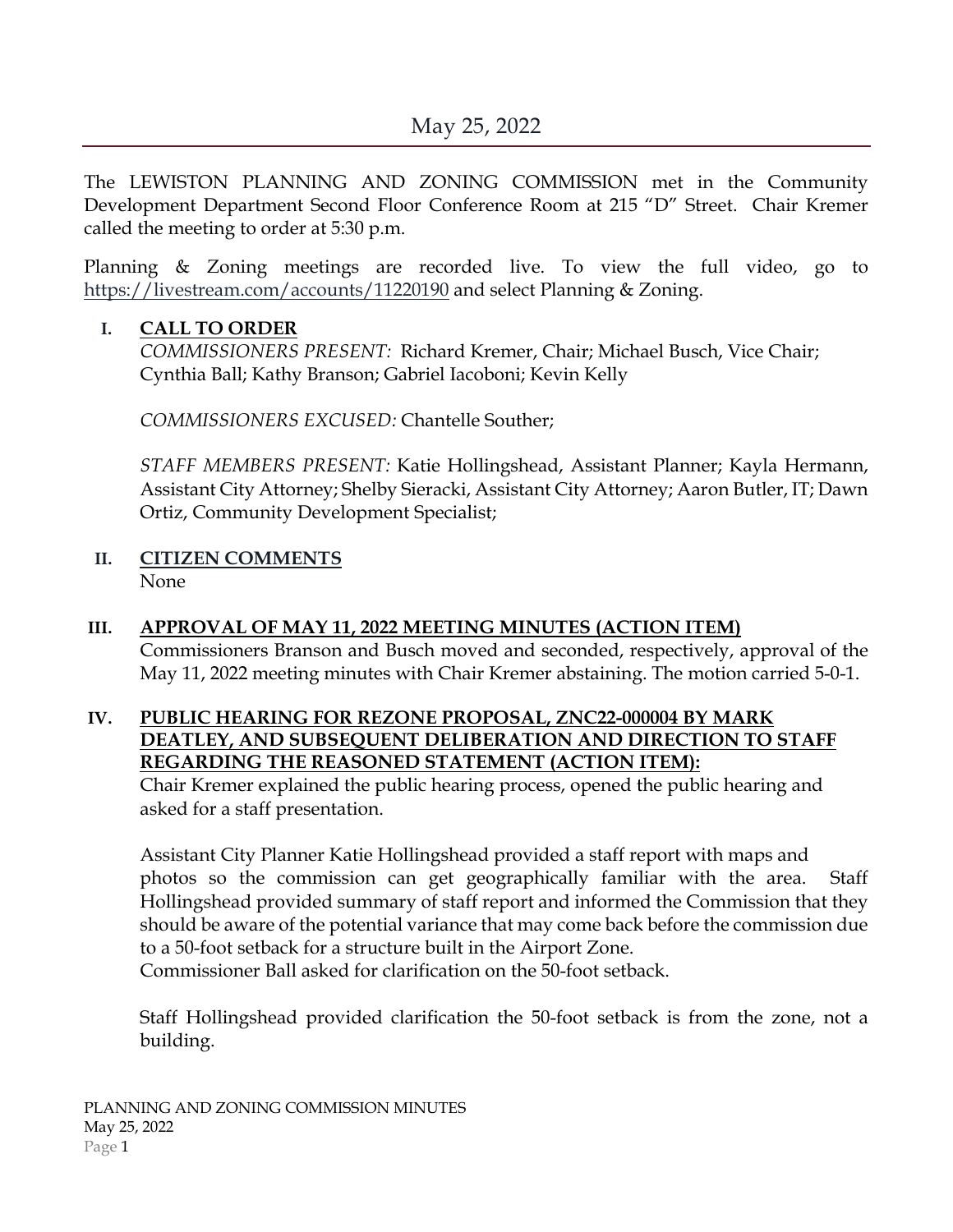Commissioner Branson asked who would pay for the new security fence and how would the purchase of the property go forward. Would the leased property go back to the airport?

Commissioner Ball stated the hanger looked larger than most of the other hangers in the airport.

Staff Hollingshead stated the airport zone does not have a limit on structure size or lot coverage.

There being no further questions Chair Kremer asked the applicant for comments.

Mark Deatley, 641 Walk Lane Clarkston, Wa. Stated he would like to construct a hanger and single family dwelling on the proposed lot. FAA does not allow through fence access to the runway. Two-thirds of the lot will be sold to the airport and then leased to back to the applicant, in turn, access to the runway will be granted.

Chair Kremer asked if the hanger will be part of the security fence.

Applicant Deatley confirmed a portion of it would be. There will be access from the hanger to the runway and then access from the property to the hanger.

Chair Ball asked if the construction plans have been drafted and completed?

Applicant Deatley stated they have a concept, but nothing confirmed yet.

Larry Kom, 850 Main St, Design Professional. House will be about 6 feet higher than the hanger. They will have to excavate down for the site of the hanger, so the hanger will be lower than all the houses around the lot.

There being no further questions Chair Kremer asked for public comment.

There being no further public comment, Chair Kremer closed the public hearing.

After deliberate and discussion of relevant criteria, commissioner Iacoboni and Branson moved and seconded, respectively, to direct staff to draft a Reasoned Statement approving ZNC22-000004 to City Council. Motion passed 6-0.

# **V. STAFF-COMMISSION COMMUNICATIONS:**

- **A. Query of Commissioners to attend the regularly scheduled meeting of 6/08/22** All Commissioners present plan to attend meeting on 6/8/2022.
- **B. Other**

PLANNING AND ZONING COMMISSION MINUTES May 25, 2022 Page 2